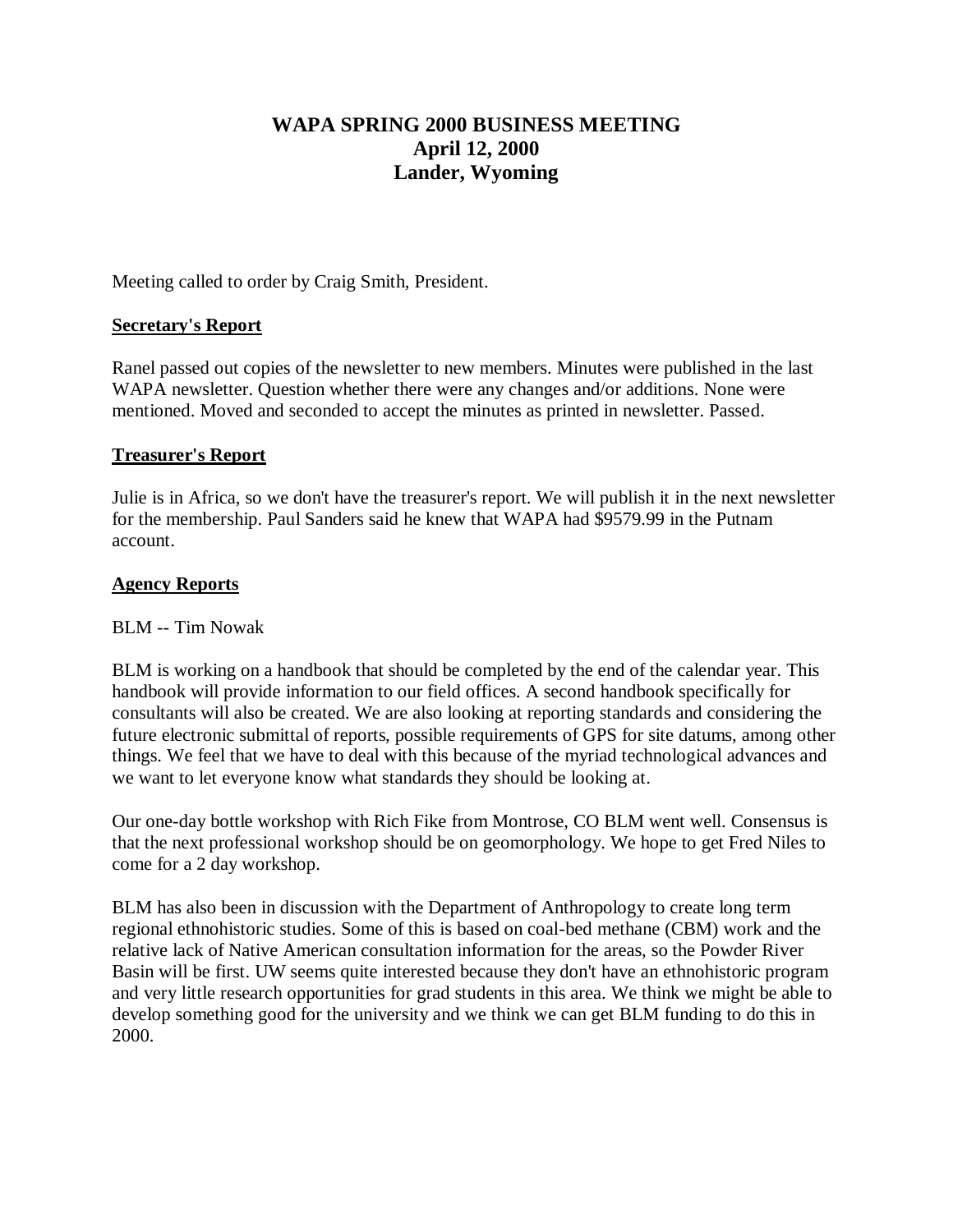Russ Tanner reported that Rock Springs BLM has been working on a lot of geophysical projects. Expect also to have 3 research projects going on this summer -- North Table Mtn/Bozovich site (College folks), Marcel will be at Krmpotich site; and Bob Kelly will be at Pine Springs.

BOR - Dale Austin

We may be doing some survey out at Pathfinder Dam in the future, since they are talking about raising the reservoir level. It won't happen this year though. We may also do some survey at Seminoe and some work at the Boysen Government Camp; currently doing a HABS/HAER of the Interstate canal.

USFS -- Thunder Basin National Grasslands -- Ian Ritchie

We are wrestling with CBM and all the water that is expected to be released. We are working with SHPO and BLM to determine the area of potential effects for CBM. We have a few PIT projects going on. They will be in the archaeology calendar. By the way, Sue Struthers had a baby girl and is on maternity leave.

Black Hills NF -- Dave McKee

We have two PIT projects going this summer. We've also been working on a programmatic agreement for the prescribed fire program and we are in the middle of deferred maintenance program, figuring out what we have and what it would take to get it up to snuff. We have gotten money to get sites evaluated and repair historic structures.

Shoshone NF -- Steve Keller

Cultural program is still really screwed up. No money received. Trying to do a Windows on the Past program.

Medicine Bow NF -- Deana Wood

Working on the forest plan revision -- we have four places where cultural resources might exclude other uses. Work ongoing on deferred maintenance and tons of timber sales.

Targhee NF -- Merry Hayden -- is in a shared position with USFS/Targhee and NPS/Grand Teton

Targhee -- Ali Abasabe (?) is new archaeologist. He will be doing a PIT project in Idaho and a project on the back side of the Grand in the Teton range, using local volunteers.

Bridger Teton -- Working on a historic structures inventory. Jamie Schoen spent most of winter going through artifacts on the Fremont Lake dig and he hopes to have it published soon. He used school kids from Pinedale -- went through classroom lessons and then helped with fieldwork.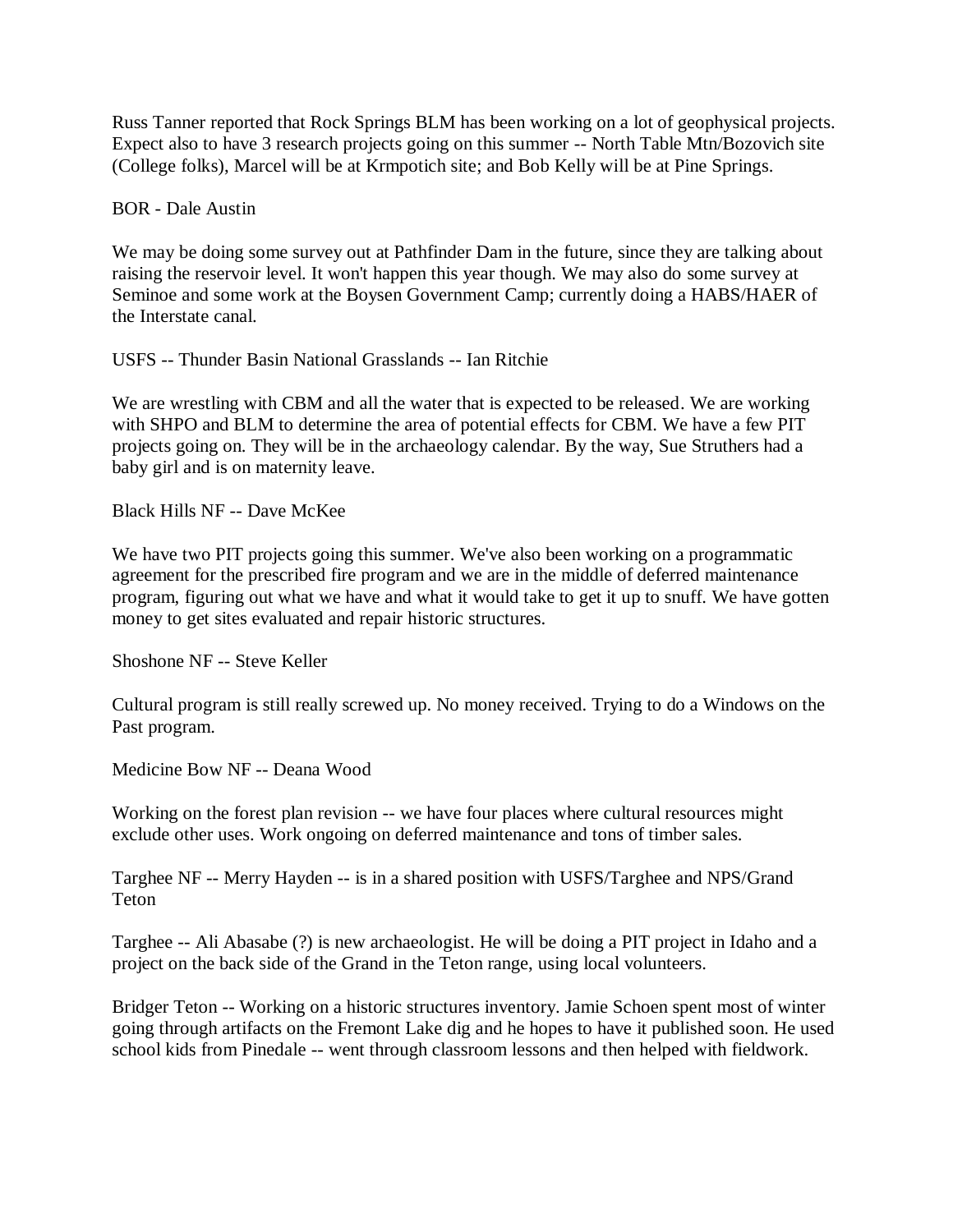Grand Teton -- We are starting the archaeology program from scratch. Currently putting sites and reports in order and starting a compliance program. Working with park managers to get them more interested. Working on national programmatic agreement on burns.

Fort Laramie NHS -- Danny Walker -- Reported that they had the money to initiate a complete geophysical survey of main activity area and parade ground, but it got pulled by Denver. Local site is working hard to initiate a long-term program on archaeology out there.

# F.E. Warren AFB - Rick Bryant

Going to lot of old sites previously recorded, doing testing and evaluation for NRHP. During week of September 18-29th we have a team from NPS coming out to repair a log cabin and provide a training program for the base carpenters. If anyone else is interested, please see Rick for details.

# USFWS - Galen Burgett

Galen is the Region 6 (private lands) archaeologist. They do habitat restoration on farms and ranches, cost sharing with landowner, etc. It is relatively new in Wyoming and there are no projects on ground right now, but expect they will be coming. They are small scale projects but a lot of them. He is stationed out of Spearfish, SD. Rhoda Lewis handles the refuges. We are slowly leading FWS into a realization that cultural resources does need to be dealt with. Rhoda has done a good job raising awareness.

## SHPO - Judy Wolf

Working on a lot of programmatic agreements -- like controlled burns with Big Horn National Forest and Black Hills; road maintenance on the Medicine Bow; Pinedale anticline; research design for Beaver Creek; CBM is taking up a lot of staff time; complex land issues.

Todd Thibodeau -- Has been working up at Kerwin (?) up in the mountains above Meeteetse. There are 14 standing structures and an active monitor at a mine site; have used dollars creatively up there. Have a good partnership with Shoshone NF; DEQ/AML and general public who volunteer up there the 1st week of August. Looking to have the forest start doing some interpretation.

Not much work has been done in the last 15 years at Heart Mountain, the Japanese internment camp. Now working on stabilization of Heart Mtn foundations. There is a friends group looking to raise money. It is administered by BOR and they have offered dollars for stabilization.

## **Consultants**

Metcalf Archaeological Consultants -- Mike Metcalf -- currently working on a research design for Beaver Creek oil/gas field SE of Riverton. There are lots of discoveries up in the area -- pit features with very little surficial indications. Coordinating with Craig Bromley and Judy Wolf, maybe creating an advisory team with some academics to guide the process of the research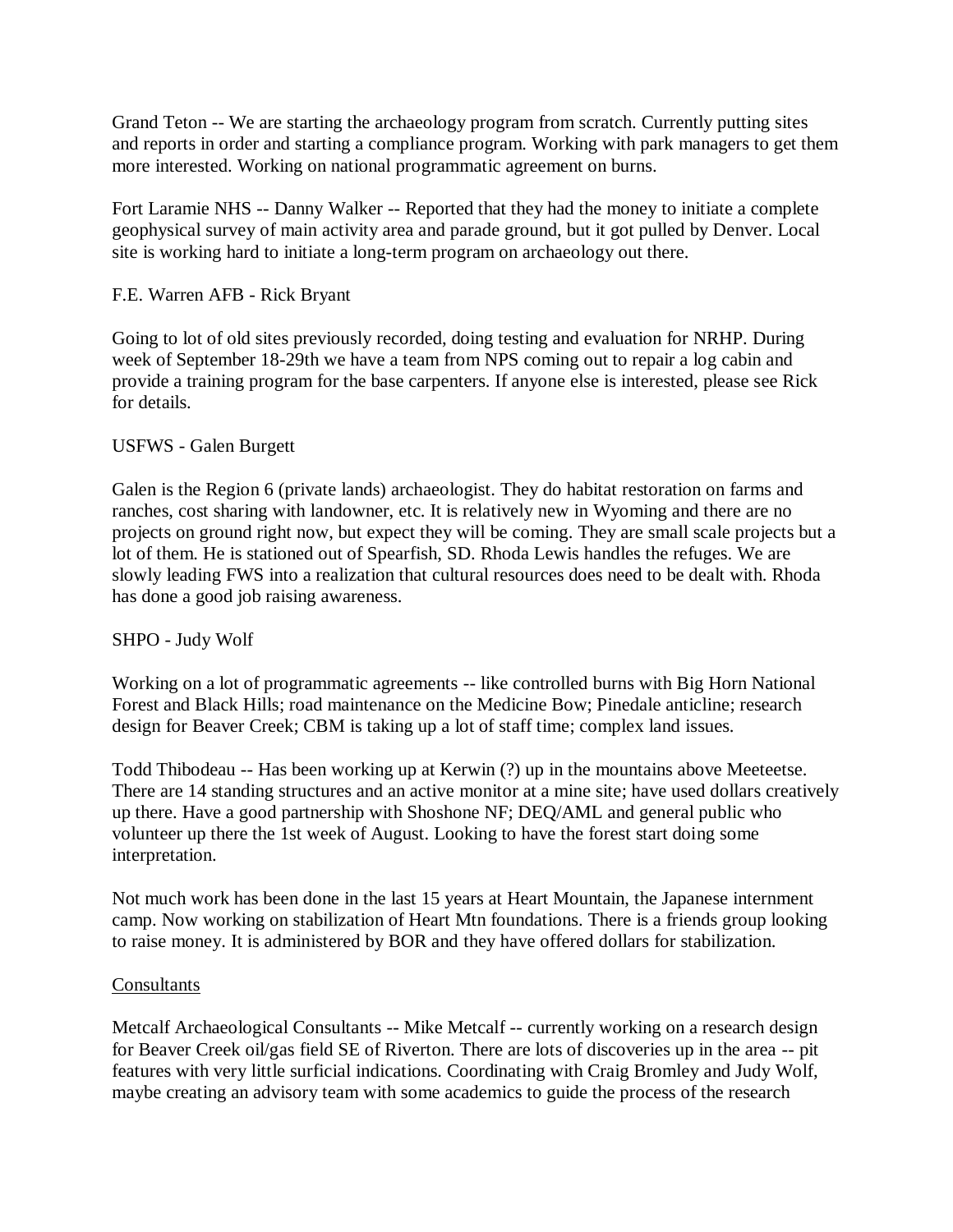design. Looking at 3 different approaches -- a couple of them are aimed at predicting discoveries. Talking with Eric Ingbar and Bill Eckerle about that. Also some techniques to go in ahead of construction with small bore hand drills at close interval, backhoe trenches, shovel testing; expedient recording of hearths without context; looking at pit features as archaeological resources; and methods to analyze content and cultural context. Alternative mitigative strategies. It's all a work in progress right now. Company seems to be willing to put money behind it. If this works it could have implications for Jonah.

Also we will have the report for the 1992-93 Uinta Basin pipeline done this summer. It will be available for the cost of reproduction.

# OWSA -- Paul Sanders

Finally got Trappers Point site report out. There are two volumes for sale (\$55) and basically that is cost of reproduction. Will be doing number of projects across state, for WYDOT and Guernsey and YNP (FHWA prjects).

Danny Walker reported on the UW repository inventory. BLM (and other fed agencies like BOR) have been helping us financially in doing a box by box inventory. Basically each individual item will be inventoried and computerized; currently have 3 students working halftime to do nothing but work on the inventory. Great research potential. Should take about 3 more years to finish.

He also will be working on a small pithouse site above Beaver Creek next month. It is an upland site near Riverton. If you are interested in helping, see him.

Jana Pastor -- WWC has put out the BYU Seeskadee report. It is the first GIS archaeology application in the state. BYU is putting it out for \$85 a piece. Lots of color pictures of GIS, is 2 volumes and has 6 excavations in it.

Russ Tanner -- Wyoming Consulting Committee has had 3 meetings so far. There have been a dozen or so nominations sent on to Keeper; all have been for structures. Talk by Dudley in Evanston on Historic Chinatown; Chuck Reher at Pine Bluffs; testing participated in by committee in Yellowstone. Committee would like to see more prehistoric arch sites nominated.

John Albanese -- Also on the Consulting Committee. Seems like the government/agencies are about only ones who submit those types. Private contractors don't take them on . Underrepresented by far. Don't know what it would take to get more prehistoric sites on the NRHP. Encourage you if you have a worthwhile site and do your civic duty and write a nomination.

## **Old Business**

Todd Thibodeau -- Regarding the lobbying effort that was approved at the last meeting in Sundance. I have not been able to do much. We wanted to hire a part-time lobbyist to handle several organizations, but haven't done that yet. John Albanese has volunteered to assist. The issue is not dead, just on hold. The framework is there; the dues are paid up through end of year.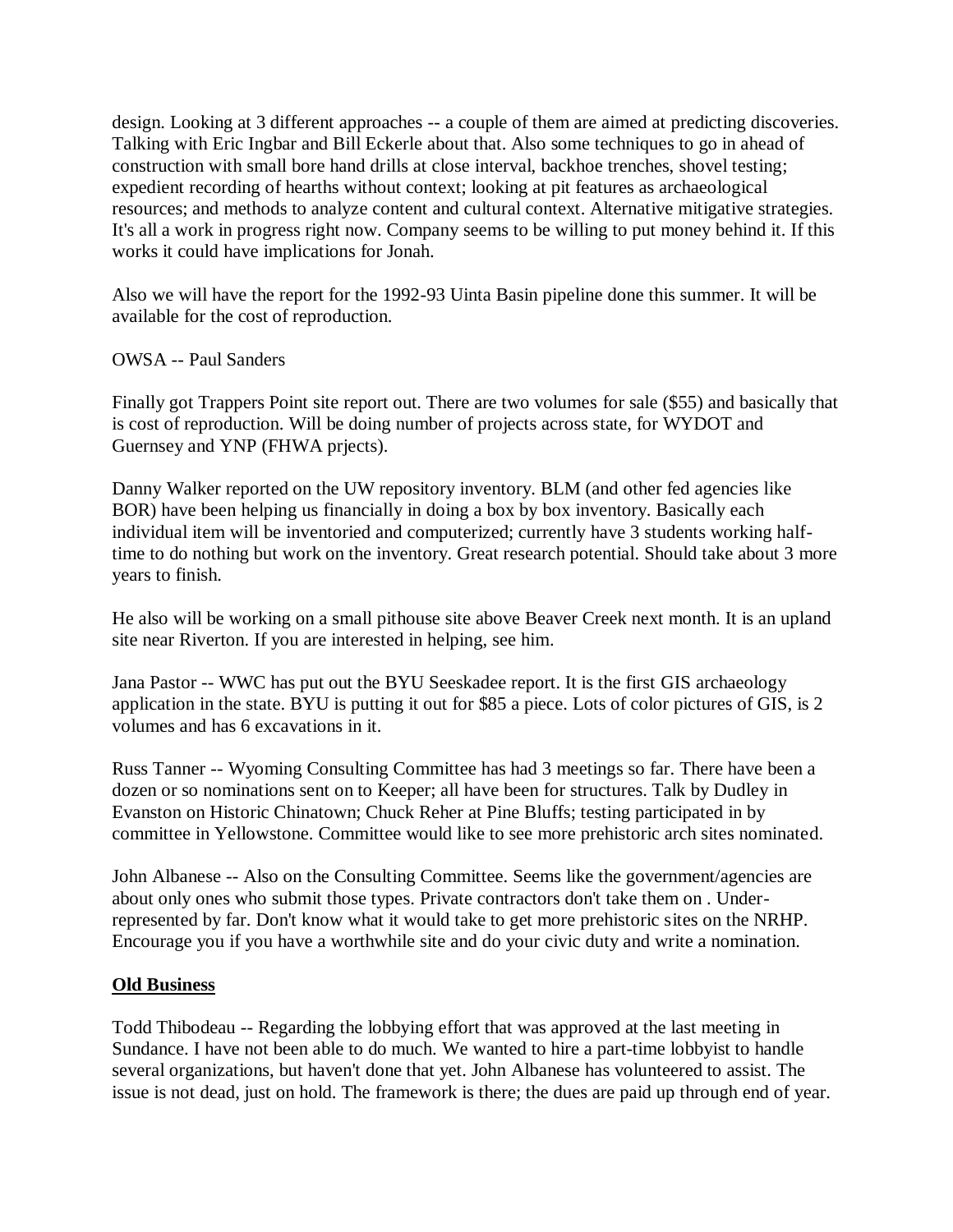John Coe (director of WY Arts Council) knows someone who has expressed an interest in helping us do this.

Todd will keep us informed of progress in this arena.

Craig Smith -- Mentioned that in the past WAPA has reviewed environmental documents. So if anyone has those types of documents to review, please forward them to me.

## **New Business**

Ranel read list of new members. Motion made and seconded to approve all of them. Motion passed.

New Members Carol Agard Kolleen Bean Debbie Braithwaite Cher Burgess Galen Burgett Beth Burghard Fred Chapman Carmen Clayton Brian Culpepper Dan Eakin Dene Ewan Julie Hatcher Merry Haydon Neal Heupel Ed Jess Jeff Keahey Marv Keller Steve Keller Danny Krug Tom Larson Mark Latham Therese Miner Dan Mulligan Carol-Anne Murray Erica O'Dell Kevin O'Dell Rennie Polidora Joe Randolph Houston Rogers Karen Rogers Sarah Rothwell Andrew Sawyer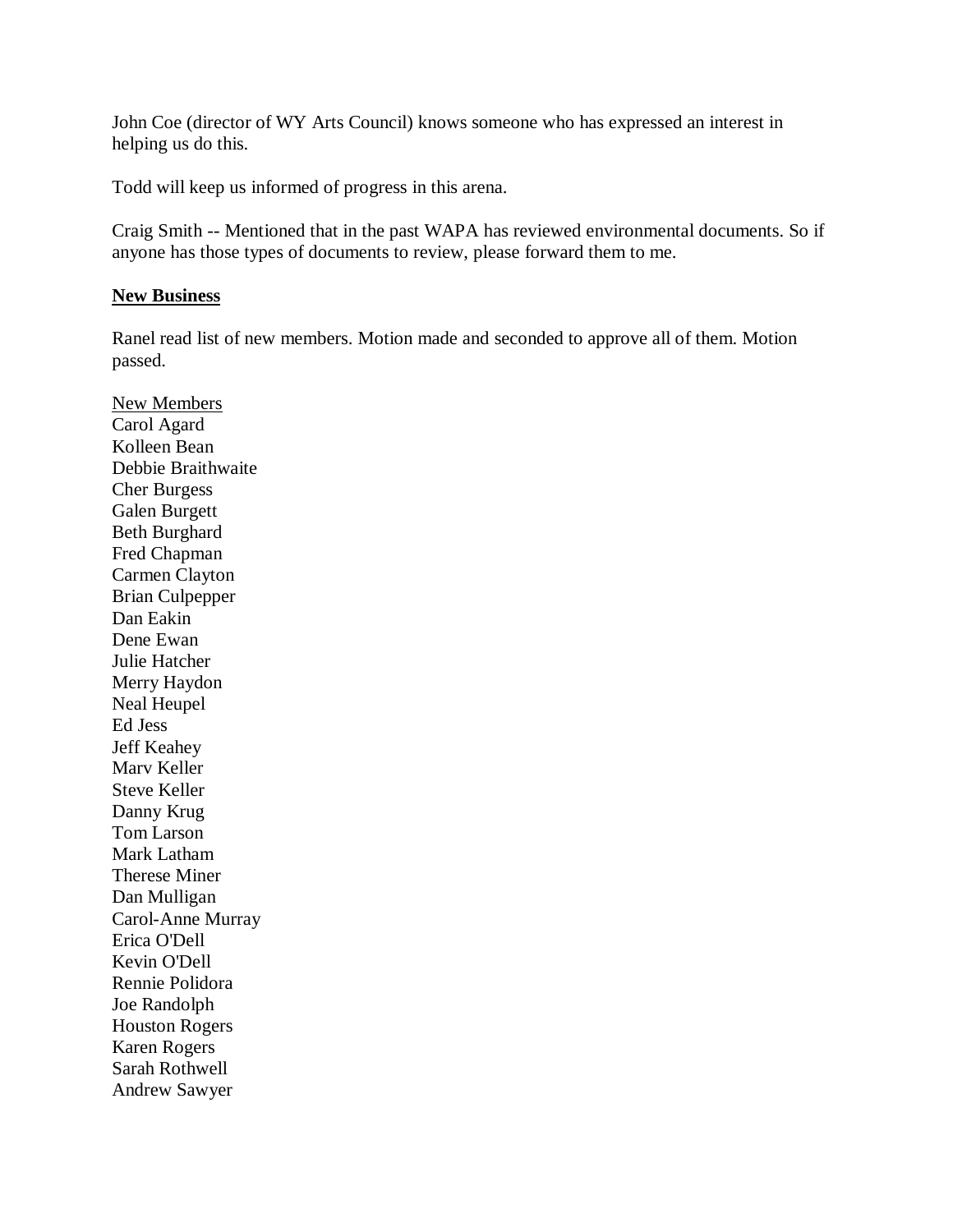Brenda Shierts William Vincent Dale Wedel Rob Wilson Dan Wolf Deana Wood Teresa Wriston

#### Wyoming Archaeology Awareness Month -- Judy Wolf

Showed everyone the new poster on Obsidian Cliff with theme of Connecting the Continent. Paul Sanders wrote the text for the brochure, which is a new item this year. Be sure and place the brochure with the poster. Agencies and/or companies who contributed money will get copies of the poster.

Ranel needs calendar activities by Monday. Let her know if you want calendars to put out in your offices.

Tee-shirts will again be for sale. Money raised goes into the fund for next year. This year's shirt depicts the Turtle petroglyph from Castle Gardens.

Our speaker this year will be David Hurst Thomas on Saturday, September 30 at the Buffalo Bill Historical Center. Thomas will have a book signing at the reception for him at BBHC, Friday after the WAPA meeting. His new book is entitled "Skull Wars."

Our next meeting will also be at the BBHC, on Friday September 29 at 1 pm. We are working on having a field trip on Saturday a.m.

## Questions from the Executive Committee:

What sort of training/symposiums would WAPA like to have? Do we want to tie into BLM training.? Tim indicated that the BLM training schedule is pretty erratic, but they will be open. Should we continue to tie the Fall WAPA meeting to WAAM lecture? Should we have the Spring meeting tied to some kind of training? Other possibilities is to tie to WAS. What other things would you like to do?

Danny Walker -- Agrees with combining with WAS -- believes the biggest public outreach we can do is interact with the amateurs. Even to combining with training. The WAS meeting is next weekend in Cody. There are 8-9 papers being given and everyone is welcome. Would like to see all three of these things joined together: WAPA meeting, training, WAS meeting and papers. Added that Bruce Bradley is the banquet speaker.

Mike Metcalf -- The Colorado organization has done 3 things to boost attendance -- training or workshop as focus, a general paper session every time and sometimes a focused symposium on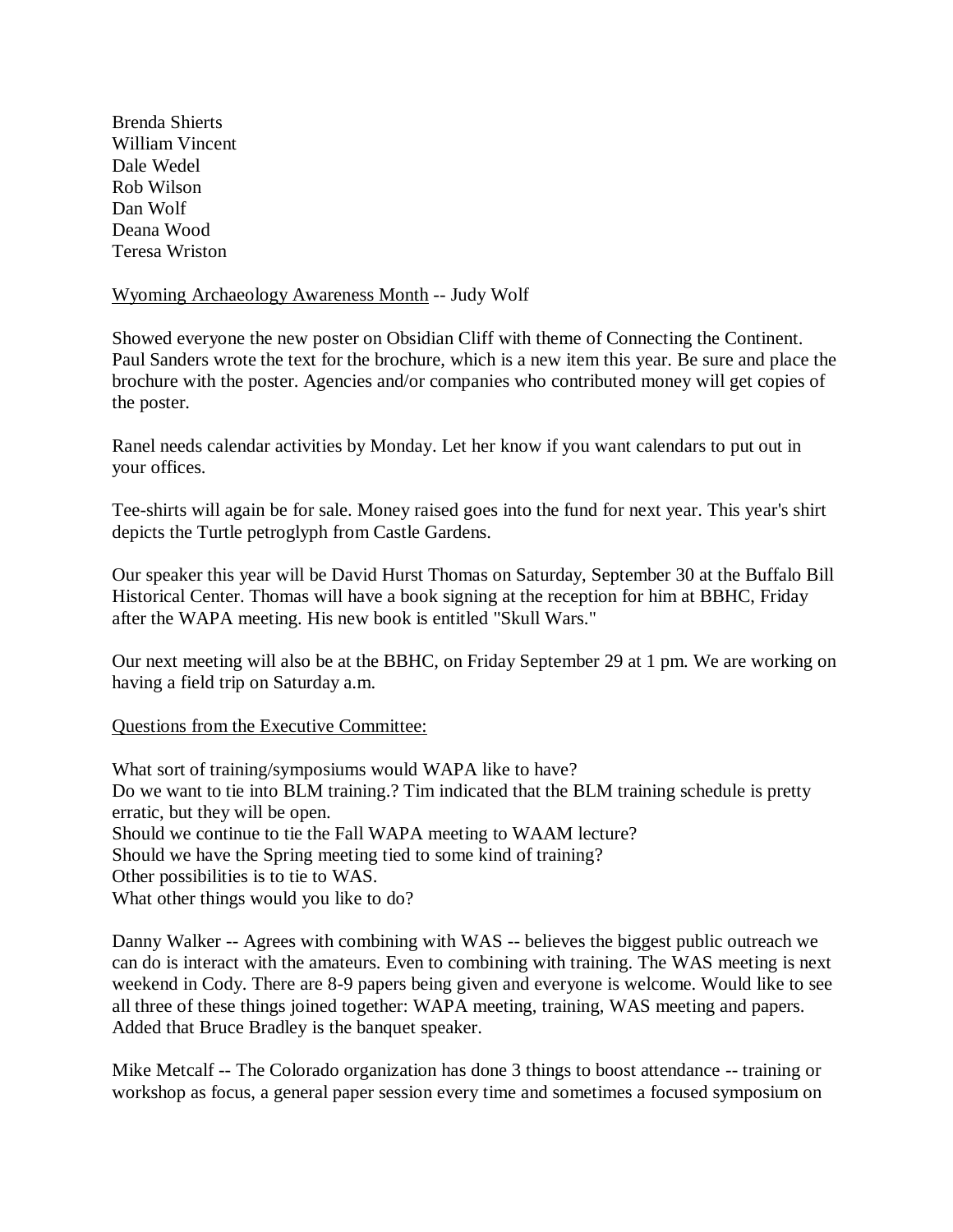specific topic. Also joint meetings sometimes has helped boost attendance (like with WAPA or UPAC).

John Albanese -- one thing we don't have is a lot of the contractors coming to meetings and we need to tie them back in. Concerned we don't have enough non-government people coming to meeting. We need the private organizations. I don't want to see this turn into a government operation. Too lopsided.

Mike Metcalf -- Would like to see some papers done on fire-pit research. That would fill a current need for information.

Joe Randolph -- what about new technology; data analysis??

Discussion tabled until next meeting.

#### Newsletter

WAPA News comes out twice a year. We need news items from you. Please e-mail them to Craig Smith. We agreed that the newsletters would come out after the meetings. We will use email to notify people of meetings.

#### Letter from Washakie Museum

Paul Sanders reported that he received a letter addressed to WAPA from Washakie Museum. They are asking for contributions of \$500 but any amount is appreciated. They are trying to renovate the museum and are estimating a need \$12,000 for improvements.

We currently have a donation policy on where we spend our funds. Most has gone to WAAM and regional conferences like Rocky Mountain, Island in the Plains, Wyoming History Day. In addition, we have a \$100 limit unless specified otherwise.

Craig Smith will write a letter to them telling them about our policy and that we will not donate to them.

Bill Current -- Suggested putting the donation policy in newsletter.

#### Wyoming History Day

A judge is needed for the WAPA award at History Day. The State Competition (winners go to Washington DC) will be this coming Monday in Casper. It is designed for research done on a specific theme by Junior High and High School students in Wyoming. Some of the papers are excellent. It is one of the better things we do to get youngsters involved in history and research. We sponsor a \$100 cash award for an archaeology paper. John Albanese volunteered to be the WAPA judge.